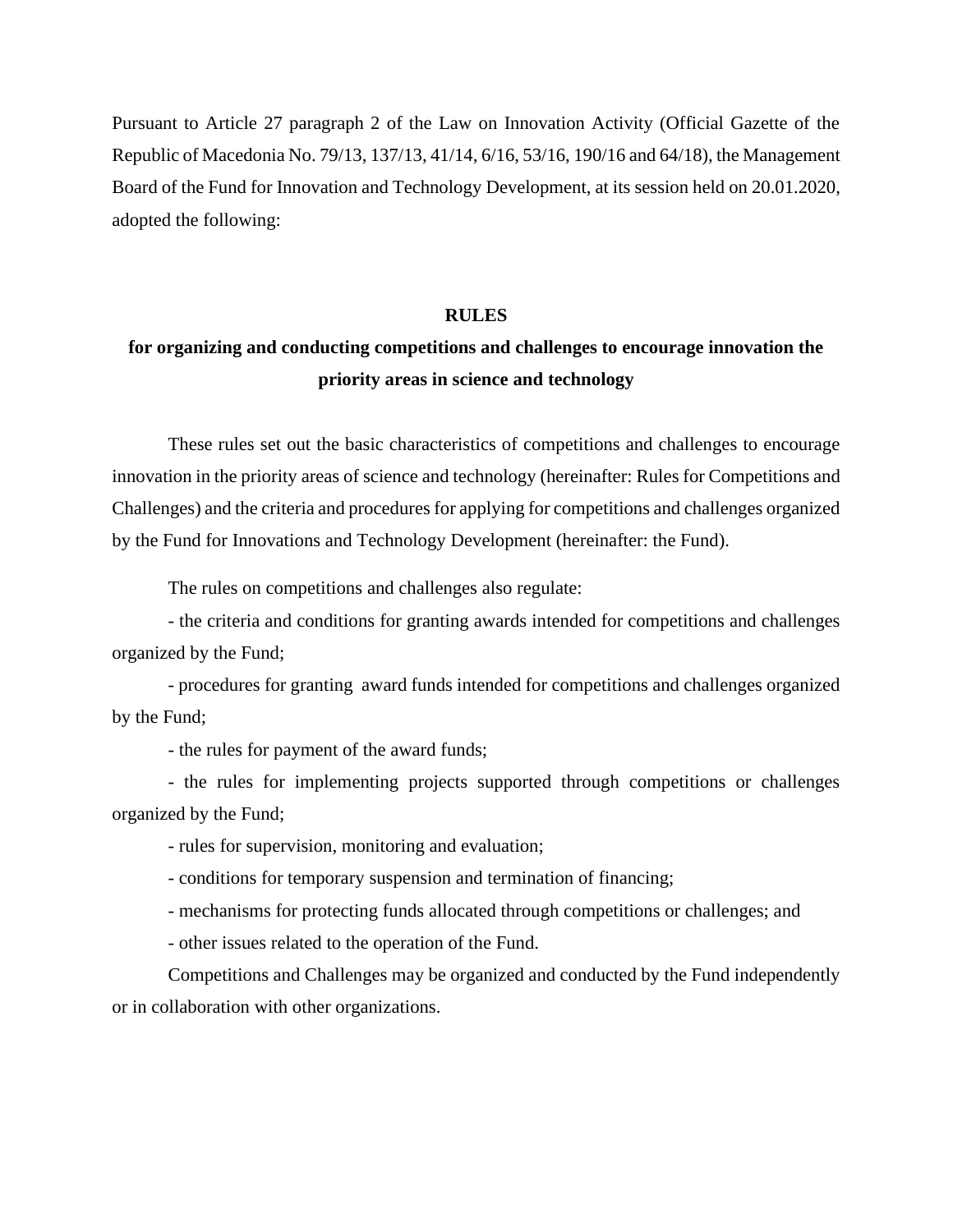# **I. GENERAL PROVISIONS**

## **Definitions**

1. "Competitor" means a legal entity that has submitted a project proposal to the Fund in an open public call for granting awards for competitions and challenges organized by the Fund (hereinafter: competitions and challenges).

2. "Award Granting Contract" means a contract concluded between the Fund and the selected competitor for the award of funds in accordance with the rules and procedures set out in the Rules for organizing and conducting competitions and challenges for promoting innovation in priority areas of science and technology.

3. "Evaluation and Selection Committee" means a Committee composed of representatives of the organizer, partner organizations and external experts in the field in which the Competition or Challenge is organized, and which works in accordance with the Rules for Competitions and Challenges.

4. "Awarded beneficiary" means a legal entity that has signed an Award Granting Contract with the Fund for a competition or challenge.

5. "Award" means a grant in the form of financial assistance and / or technical assistance awarded by the Fund to a specific awarded beneficiary for the financing of works, procurement of goods, consultancy and other services in accordance with the approved project application and budget of the project co-financed by the awarded party in accordance with the conditions set forth in the Rules for Competitions and Challenges and in accordance with the conditions set out in the public call.

6. "Project Proposal" means a project submitted in the open call for awarding funds within a specific competition or challenge of the Fund financed through a co-financed grant in accordance with the criteria and procedures set out in the Rules for Competitions and Challenges.

7. "Public call" means a call for submitting project proposals published in the media that contains the conditions for participation, the deadline for submission, and the necessary documentation for applying to a competition or challenge organized by the Fund, in accordance with the conditions set forth in Rules for Competitions and Challenges.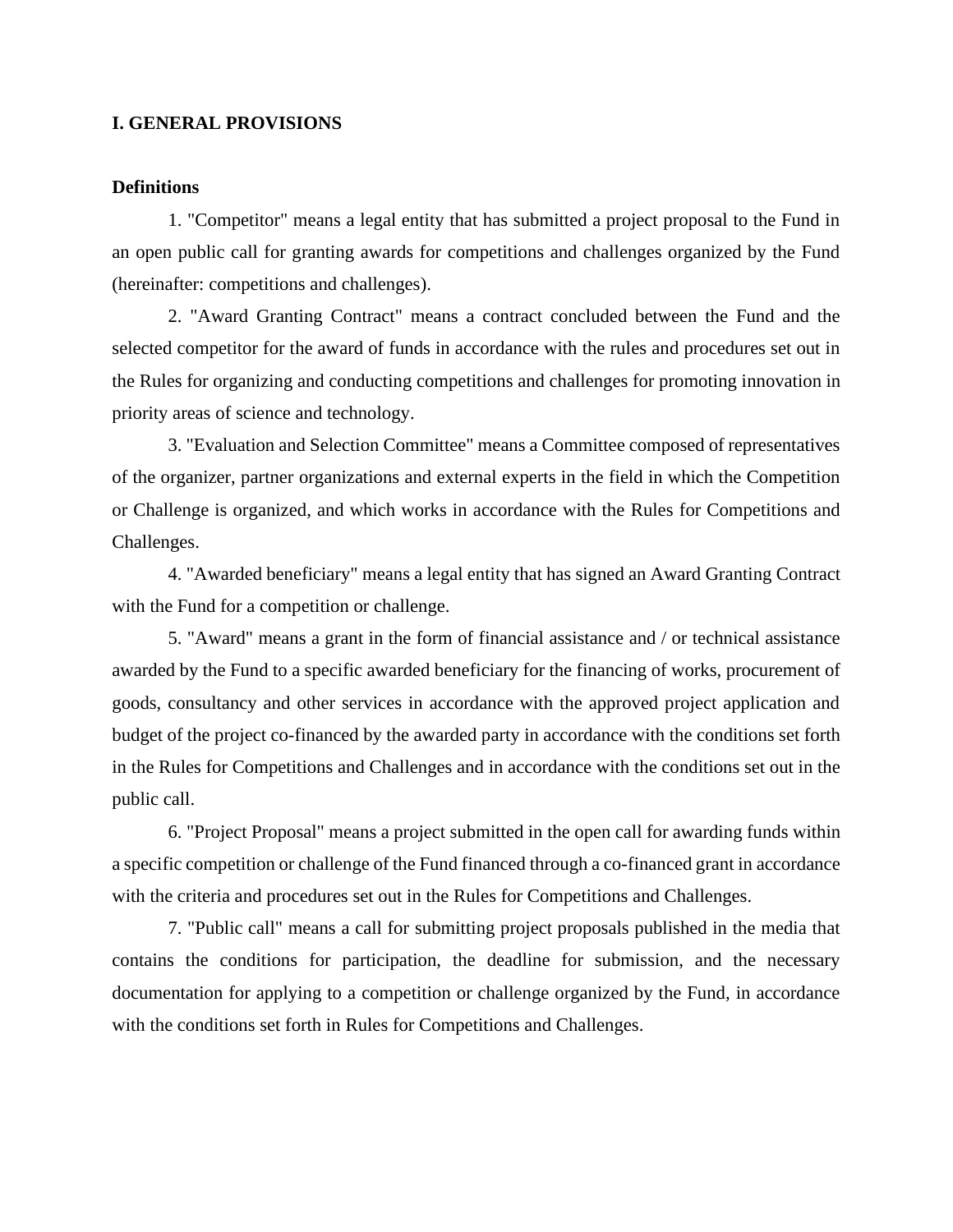# **II. GENERAL CHARACTERISTICS**

# **General goals of the competitions and challenges**

The general goals of the competitions and challenges organized and conducted by the Fund are:

- encouraging innovation and entrepreneurial spirit in micro, small and medium-sized enterprises by designing new solutions to community issues and developing new businesses through implementation of these solutions;

- developing innovative products, services, processes, activities or methodologies that offer practical and socially useful solutions to specific issues or problems in priority areas of science and technology; and

- encouraging cooperation between the private sector on the one hand and higher education and research institutions, enterprises, civil associations and other forms of cooperation on the other.

# **Target group**

The competitions and challenges are designed to encourage innovation in various forms of legal entities such as micro, small and medium-sized enterprises, associations, higher education institutions and other legal entities that wish to conduct research and development activities and/or develop an innovative product, service, process, activity or methodology, independently or in collaboration with another legal entity.

# **Awards**

Through the competitions and challenges, the Fund provides awards in the form of grants and/or technical assistance.

The exact amount of the awards shall be determined with the public call for participation at a competition/challenge in accordance with the objectives and scope of the competition/challenge.

The public call can also determine the percentage of participation of the competitor or the awarded beneficiary in the total budget.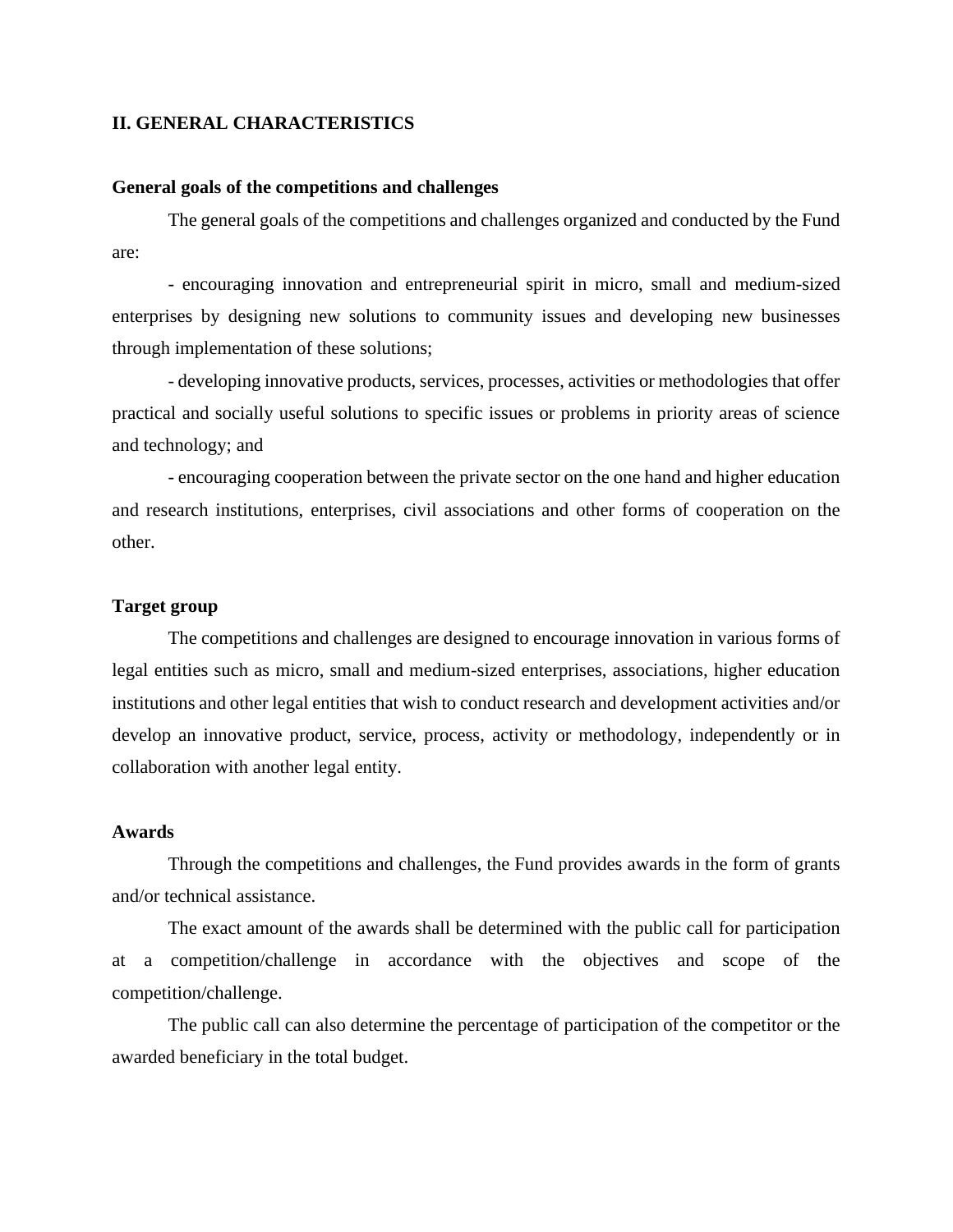Funds received from the Fund on any other basis or any other state aid shall not be considered as eligible for co-financing by a competitor.

#### **Project duration period**

The duration of the project for which funds are awarded through competitions or challenges can be up to 24 (twenty-four) months.

The Fund may, subject to justified circumstances, approve extensions of the project implementation for up to six months.

In case of extension of the duration of the project implementation, the amount of the awarded grant may not be increased.

#### **III. ELIGIBILITY CRITERIA FOR THE COMPETITORS**

Project-proposals can be submitted by a single competitor.

The general eligibility criterion a competitor must meet is:

- To be a legal entity registered in the Central Register of the Republic of North Macedonia; and - To be predominantly owned by Macedonian citizens, in the case when it is specified in the public call.

In the case of a legal entity established under the to be a micro, small or medium-sized enterprise facing no problems (an enterprise facing problems is an enterprise which is unable to fulfill its obligations from its own resources or with the resources it can provide from its owner/shareholders or creditors to stop losses, which without external intervention by the providers will surely lead to short and long term termination of the business).

The individual competitor may submit the project-proposal in a partnership or consortium, if this possibility is provided for in the public call.

Specific eligibility criteria for competitors, as well as members of the partnership and consortium (if applicable), shall be set out in the public call for competition/challenge in accordance with the objectives and scope of the competition/challenge.

# **Purpose of the funds**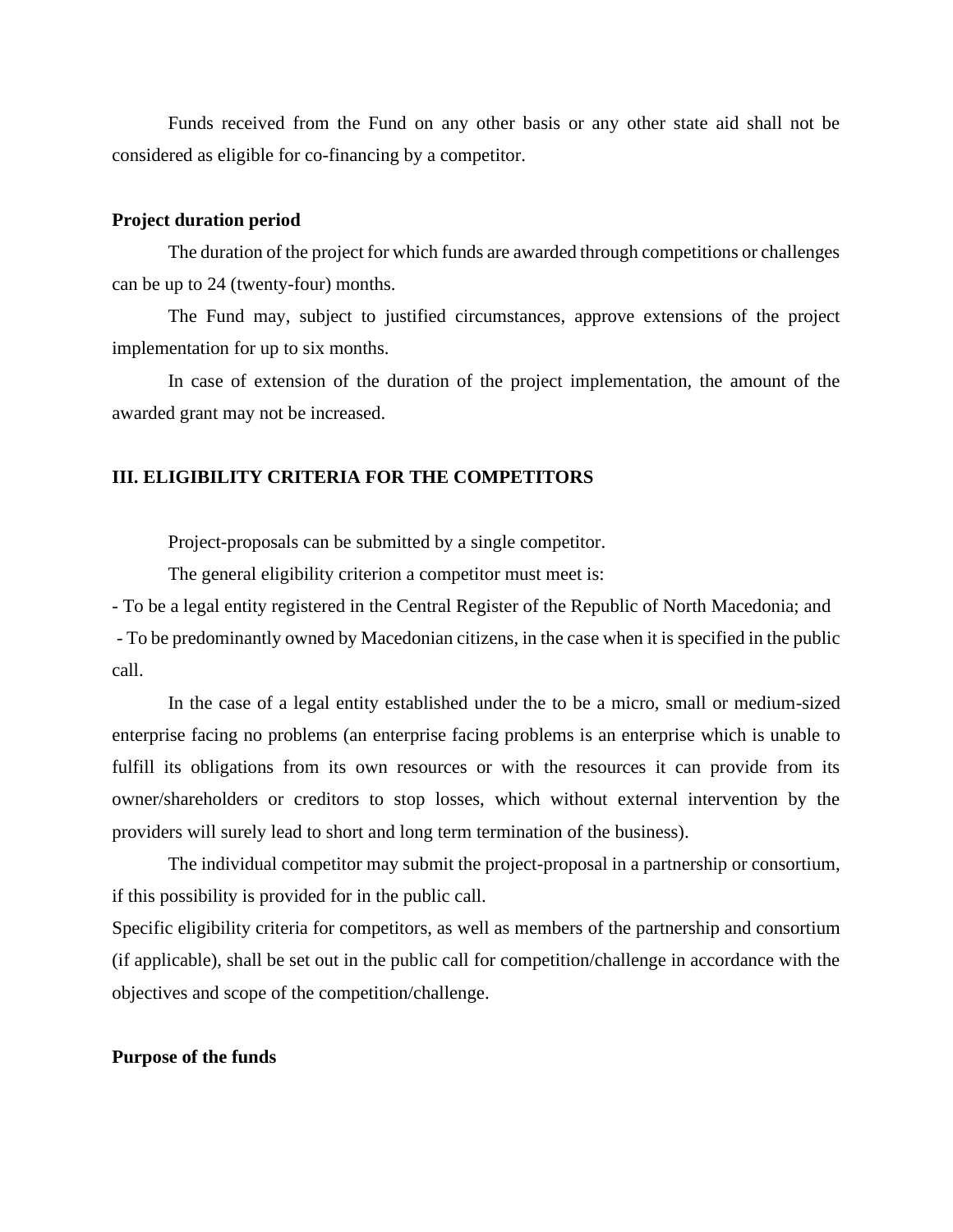Funds received from the Fund should be used for activities aimed at developing and implementing the proposed innovation such as:

- research and development activities;

- testing activities;

- activities related to intellectual property protection;

- design;

- development of pilot lines;

- activities related to quality assurance, standardization and accreditation; and

- marketing and sales activities (aimed at bringing innovation to investment readiness and maturity to market).

The above list of activities is not restrictive, the specific activities that may be financed are regulated in the public call for competition according to the objectives and the area of the competition / challenge.

# **Costs eligible for financing**

Costs eligible for financing under the project proposals submitted to the competitions i.e. challenges are:

- gross salaries - the amounts of gross salaries paid to project employees should reflect the awarded beneficiary's practices prior to the start of the project;

- procurement and/or rental of research and development equipment and supplies;

- hiring experts / advisors for research and development;

- engaging consultants for other needs directly related to the expected outcomes of the challenge (expertise related to innovation management, financial management, mobilization of additional funds, business development, marketing, legal affairs, intellectual property protection, etc.);

- quality assurance, standardization and accreditation;

- office and business support (office space rent, overheads, bank commissions, accounting services, hosting, etc.);

- costs for promotion of project results;

- travel expenses, accommodation costs, registration fees and per diems related to the goals related to the competition/challenge; and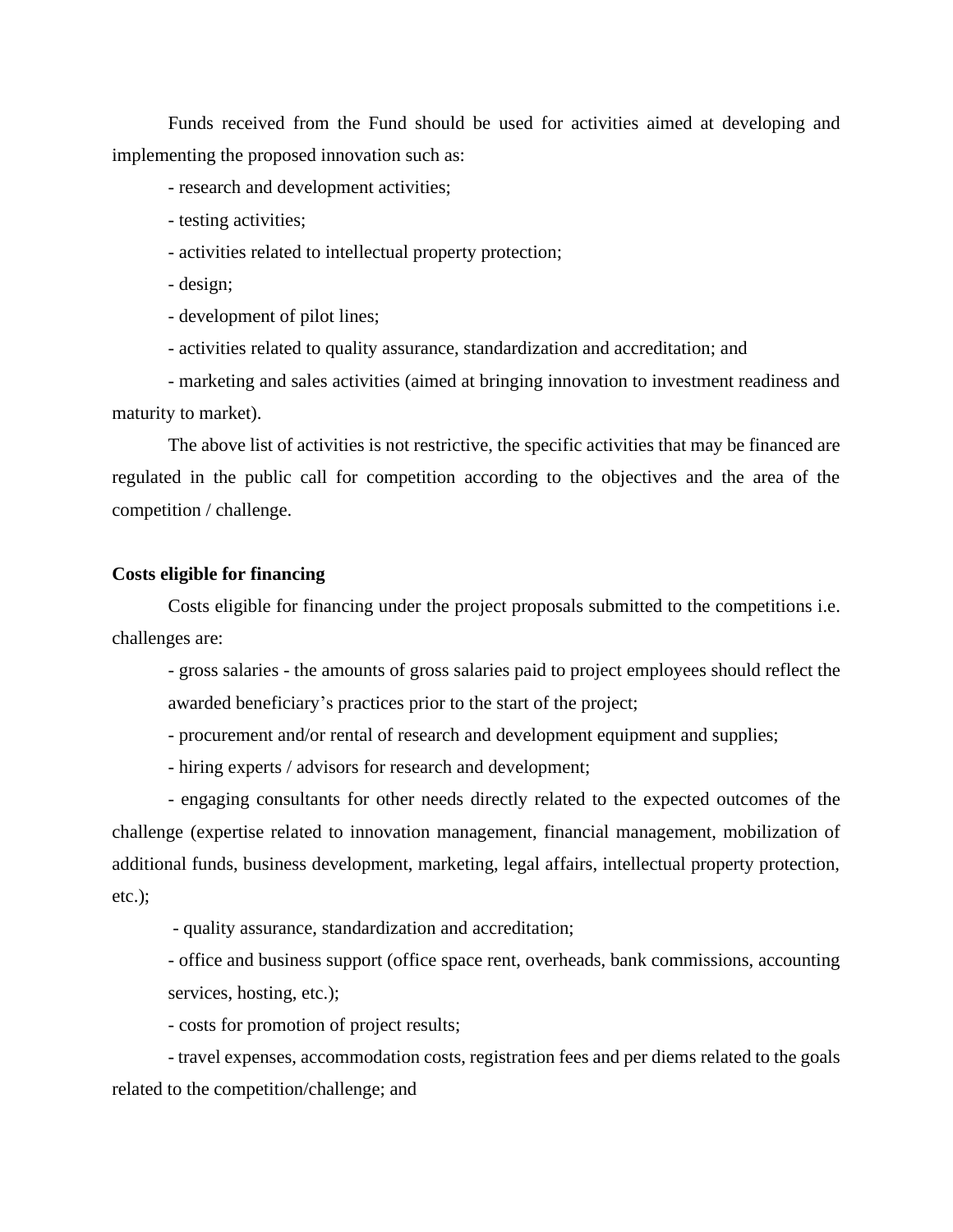- administrative costs (bank fees, submission of annual statement for the project's special account, costs for publishing a public procurement call).

The specific costs permitted for funding are regulated in the public call for participation at a competition/challenge according to the objectives and the competition/challenge area. Every public call for competition/challenge does not have to include all of the above costs as eligible costs.

#### **Costs non-eligible for financing**

Costs that are not eligible for financing under the project proposals submitted to the competitions i.e. challenges are:

- repayment of interest or debt to another party;

- expenses and commissions for past or possible future losses or debts;

- coverage of losses on currency exchange, taxes and penalties;

- entertainment and hospitality costs;

- recruitment costs (costs for publishing job announcements, commissions from employment agencies, costs related to selection of candidates, etc.) and relocation costs;

- purchase of land or buildings, including renovation;

- cash payment from the special project account;

- export activities (costs directly related to exporting products, establishing and operating a distribution network, etc.);

- annual patent maintenance fees (with the exception of well-justified cases estimated as eligible costs when evaluating project proposals);

- Salary supplements;

- costs for consulting services provided by the owner / s of the awarded beneficiary;

- Renting lease of office space from a lessor who participates in project activities or is a related to the awarded beneficiary;

- procurement of passenger, freight and transport vehicles;

- supply of second-hand equipment; and

- Value Added Tax (VAT), in case when the awarded beneficiary is entitled to VAT refund.

Costs for implementation of activities that have been previously funded by other sources are also not eligible for funding.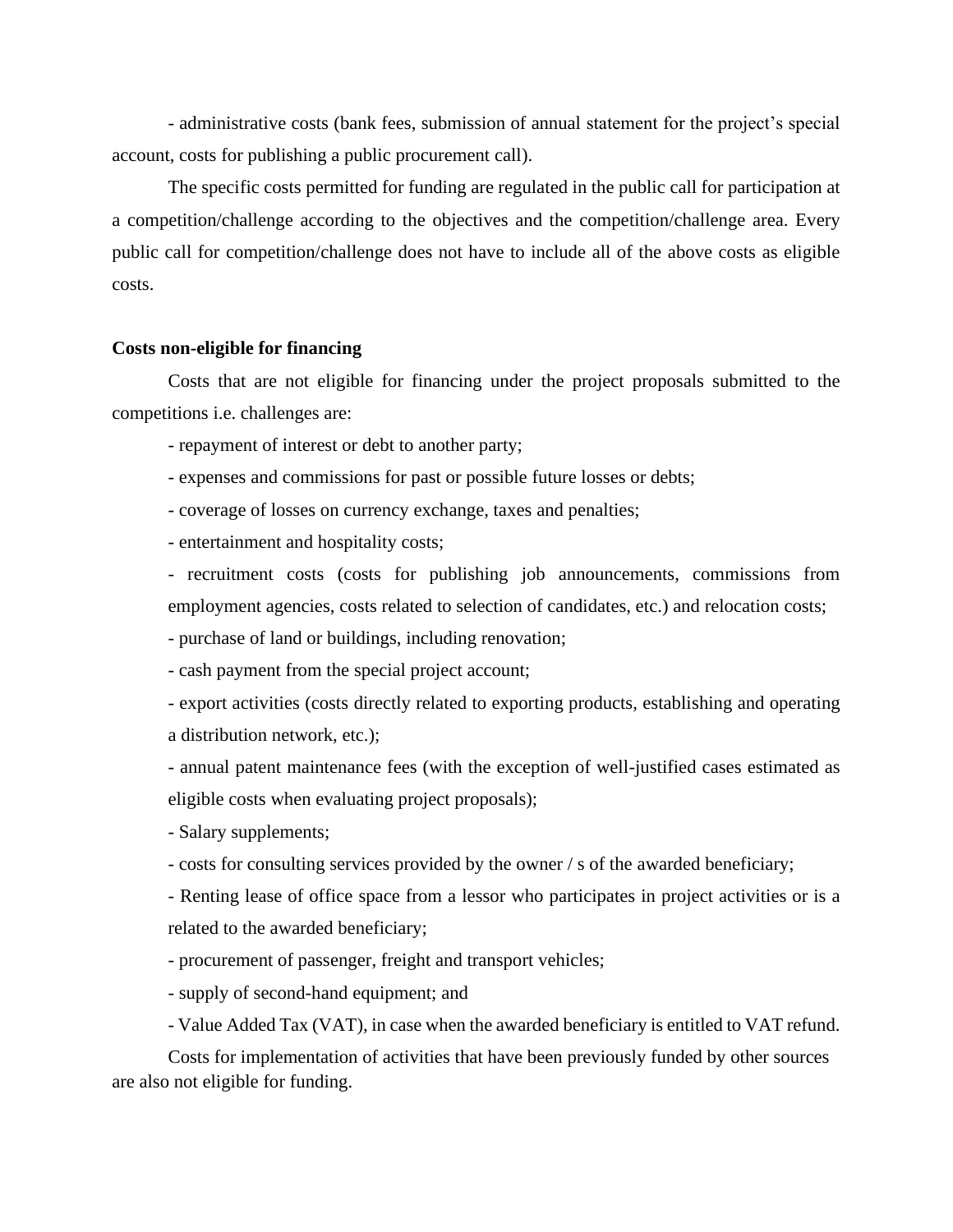#### **Intellectual property rights**

In case the project is based on already existing intellectual property rights, the competitor is obliged together with the project proposal to submit proof of intellectual property right in the form of a licensing agreement, "in-kind" contribution agreement or other type of an agreement confirming that the competitor has the right to use the intellectual property on which the project results are based.

The competitor must not knowingly or intentionally infringe the intellectual property rights of any third party.

The Fund will not be responsible for intellectual property rights disputes between the competitor/awarded beneficiary and third parties.

Where applicable, the obligation to protect intellectual property rights and the obligation to transfer intellectual property rights shall be regulated in the public call for participation in a competition/challenge in accordance with the objectives and scope of the competition / challenge.

## **Environmental protection**

Each project proposal submitted in the Fund's public call for awarding funds having an environmental impact must comply with the Environmental Law and other relevant applicable laws and bylaws of the Republic of North Macedonia.

# **IV. APPLICATION PROCESS AND AWARDING PROCEDURE**

# **Public call**

Funds for competitions or challenges are awarded on a competitive basis under a public announcement that has been previously adopted by the Management Board of the Fund for Innovations and Technology Development.

The public call must be published in at least two public media and on the Fund's website.

The deadline for submission of project proposals will be 90 (ninety) days from the date of announcement of the public call.

The public call must contain the following information:

- date of announcement of the public call;

- description of the goals of competition i.e. the challenge;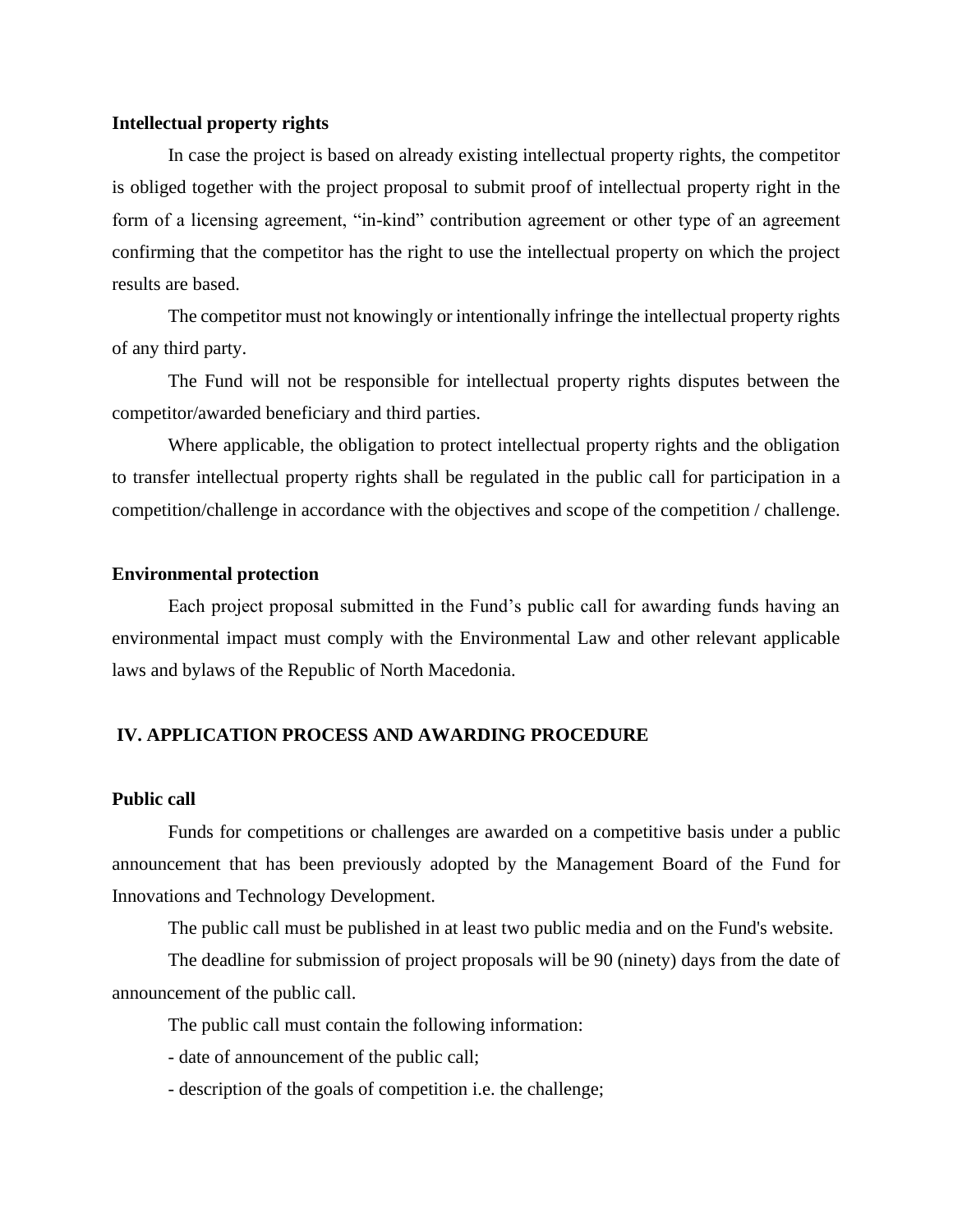- amount of the award i.e. co-financing (if applicable);
- eligibility criteria for competitors;
- list of activities and costs eligible for financing;
- evaluation and selection criteria;
- composition of the Evaluation and Selection Committee;
- manner of submitting the required documentation;

-forms in which the project-proposal should be completed;

- deadline for submission of the required documentation and

- contact information.

All of the above data must be contained in the full public call announced on the Fund's website. A shortened version of the public call will be prepared for its announcement in public media.

# **Required documentation**

When applying for a competition i.e. challenge the following documents shall be submitted:

1. A duly completed Project Application Form;

2. A duly completed Project Budget Form and

3. Additional documentation related to the Competitor, which will be specified within the public call.

The project documentation must be submitted in the forms prepared by the Fund.

# **Additional documents in case of award**

In case a competitor receives an award, the competitor must also submit to the Fund:

- agreements with third parties relevant for implementation of the project (if applicable);

- in case the project is based on already existing intellectual property rights, the competitor is obliged to provide proof of intellectual property right in the form of a licensing agreement, "inkind" contribution agreement or other type of agreement confirming that the competitor has the right to use the intellectual property upon which the project results are based; and

- data from a separate bank account opened for the needs of the project.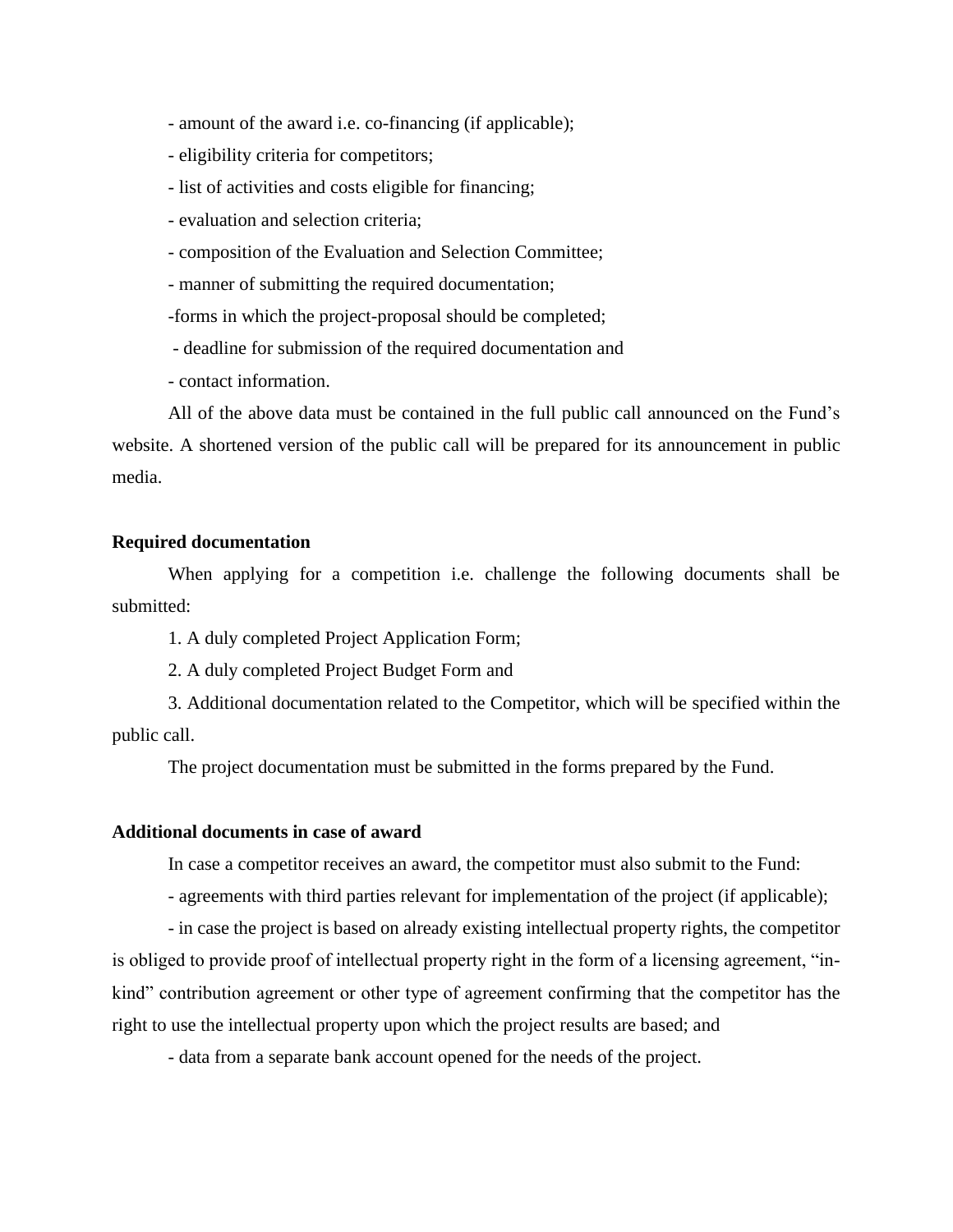The Fund reserves the right, if necessary, to request other documentation from competitors who are obliged to submit it as soon as possible.

## **Informative and consultative sessions**

During the public call, the Fund may organize info-events, trainings, consulting and mentoring sessions where potential competitors will have the opportunity to receive additional information and expert assistance in the preparation of project proposals.

Competitors will be duly notified of the time and place of informative and mentoring sessions through public media and/or electronically (electronic media and/or email).

# **V. EVALUATION AND SELECTION PROCESS**

# **Evaluation and Selection Committee**

The Evaluation, selection and the decision for awarding, i.e. financing of projects, are the sole responsibility of the Evaluation and Selection Committee of the competition or challenge (hereinafter: Evaluation and Selection Committee).

The Evaluation and Selection Committee shall be designated in the public call and shall comprise of at least 5 (five) members of which:

- One member is a representative of the Fund for Innovations and Technology Development;

- At least one expert in the specific area of the competition / challenge, and

- At least one expert in the field of business development (if applicable).

## **Evaluation and selection process**

The project evaluation is composed of several steps:

- **Administrative verification of the submitted documents** (whether the documentation is complete and in accordance with the eligibility requirements stated in the public call);

- **First evaluation of the project proposal** (pre-selection) and

- **Selection of best project proposals** (including presentation of pre-selected project proposals to the Evaluation and Selection Committee).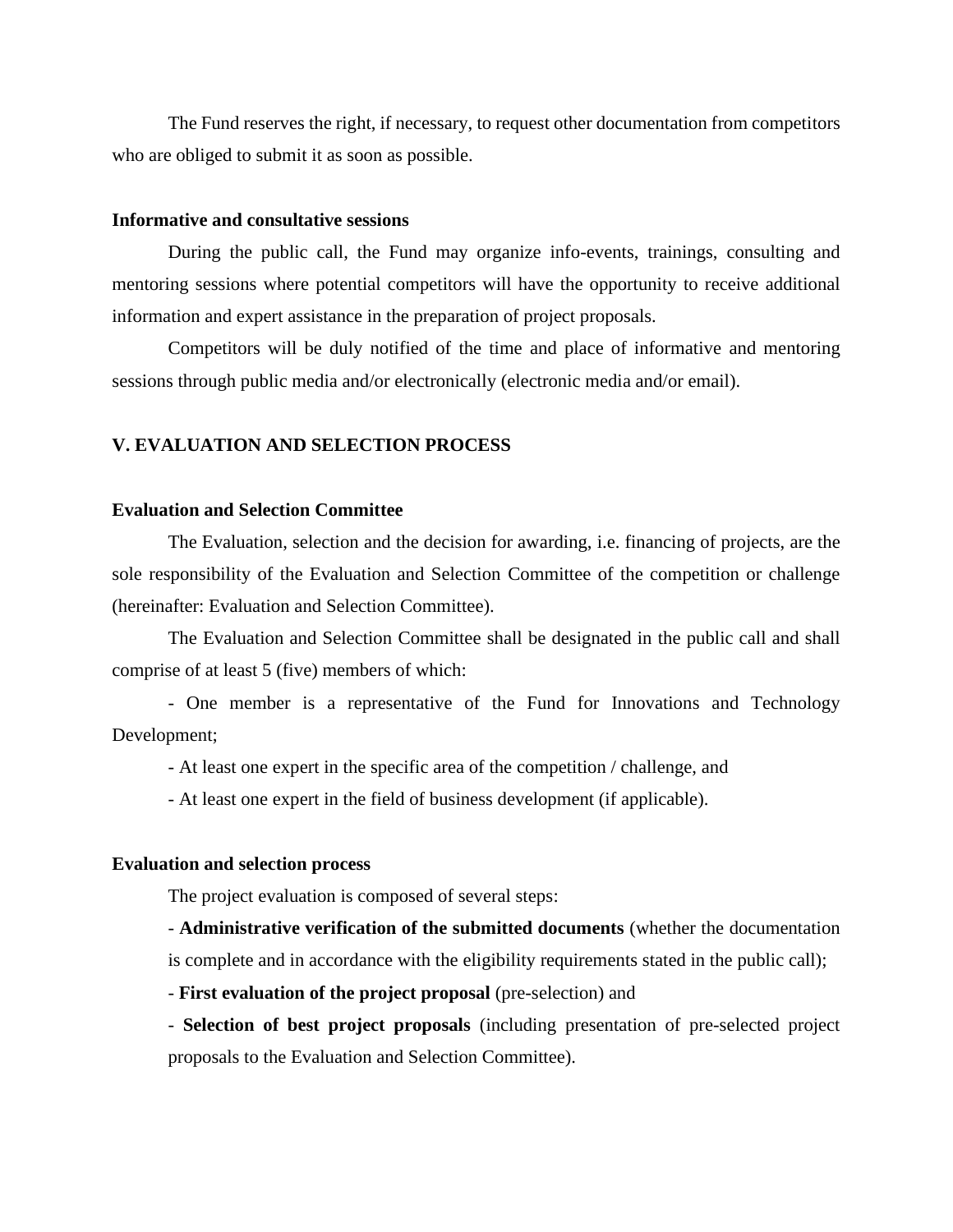## **Administrative verification of the submitted documents**

The administrative verification of the submitted documents is performed by persons employed in the Fund for Innovations and Technology Development authorized by the Director.

In case it is determined that part of the documentation related to the competitor is missing, the competitor has the right to supplement it within the deadline determined by the Fund.

If the competitor has not submitted the required documentation in accordance with the conditions set out in the public call, it shall be considered incomplete.

Minutes shall be drawn up from the administrative verification of the submitted documents.

Upon completion of the administrative verification, each complete documentation is submitted to the members of the Evaluation and Selection Committee.

#### **Evaluation and selection criteria**

The evaluation criteria and the number of points for the selection of the project proposals are regulated in the public call for participation in a competition/challenge according to the objectives and the area of the competition/challenge.

The members of the Evaluation and Selection Committee evaluate the project proposals according to the established criteria. Each project proposal that receives at least 51% of the total points goes to the selection phase.

The final points within the evaluation criteria are given by the members of the Evaluation and Selection Committee in the selection phase, after the presentation of the project proposals by the pre-selected contestants.

The Evaluation and Selection Committee prepares Minutes for the selection phase.

The projects that have the highest number of points after the selection phase will be awarded. When selecting awarded projects, the amount of funds available under the public call will also be taken into account.

The Fund reserves the right to negotiate with competitors regarding the definition of project activities and budget on the basis of recommendations received from the Evaluation and Selection Committee, prior to the signing of the Award Granting Contract, if this provision is stated in the public call. The Fund reserves the right not to award grants if there are insufficient quality project proposals or the prerequisites for awarding under these Rules and the conditions set forth in the Call for Proposals are not met.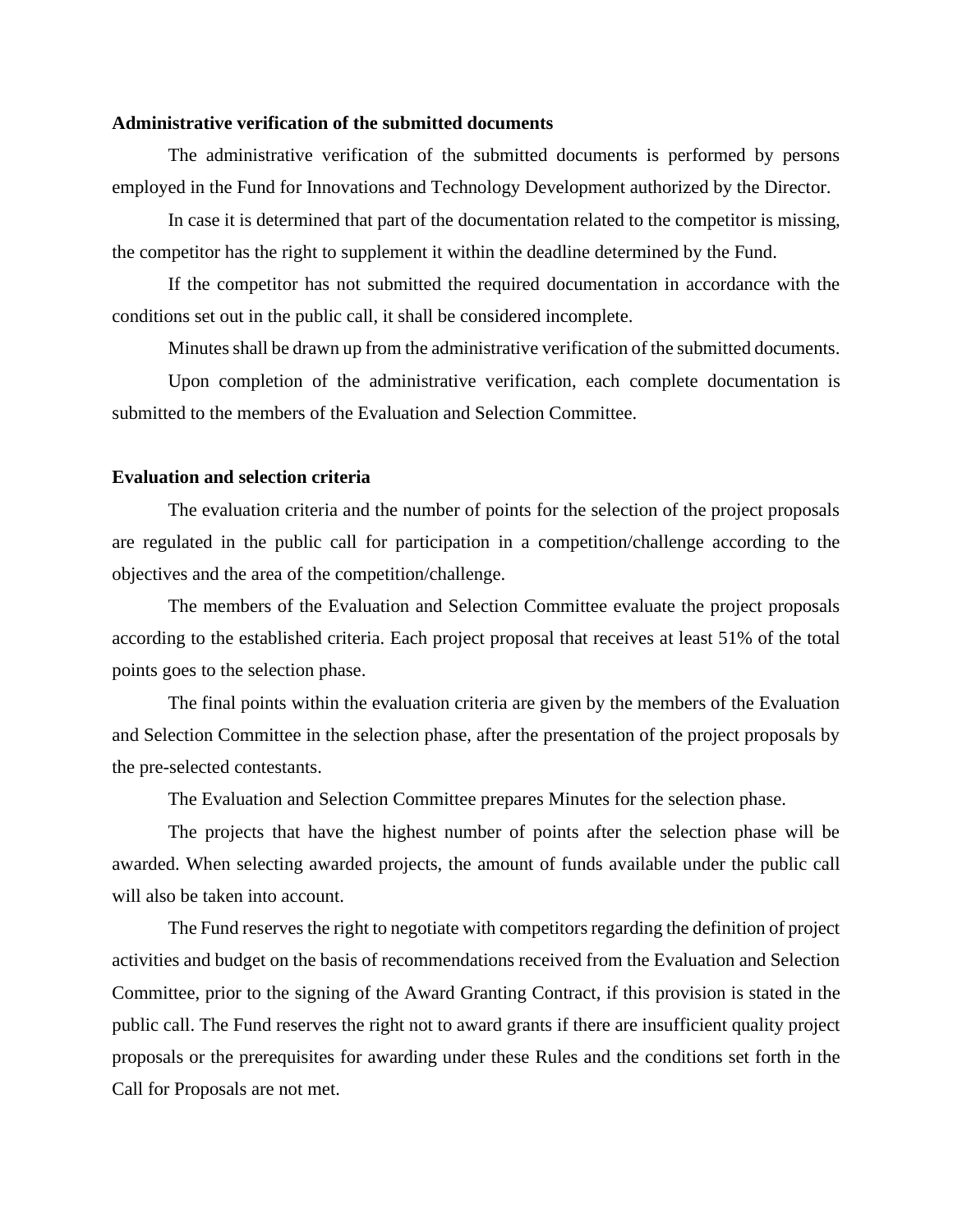The deadlines for applying, pre-selection, selection and awarding decision will be defined within the public call. The Fund reserves the right to amend these deadlines.

# **VI. PROJECTS IMPLEMENTATION**

## **Elements of the Award Granting Contract**

(1) Competitors who have been granted an award shall be invited to sign an Award Granting Contract within 30 (thirty) days from the date of the decision.

(2) Compulsory elements of the award contract are:

- contracting parties;
- subject of the contract;
- definitions and interpretation;
- value of the contract;
- duration of the project;
- rights and obligations of the Fund and the awarded beneficiary;
- force majeure;
- termination of the contract;
- final provisions and
- project application and project budget.

# **Payment of funds**

Payment of funds is made to a separate bank account opened for the needs of the project.

The funds shall be paid in advance, on a quarterly basis, in accordance with the Project Budget, unless otherwise specified in the public call.

In the case of quarterly payments, the funds for each subsequent installment will be disbursed to the separate account once the following conditions have been met:

- Approved quarterly progress report (narrative and financial section), unless otherwise specified in the public call;

- at least 70% (seventy percent) of pre-budgeted funds spent for the determined purpose, and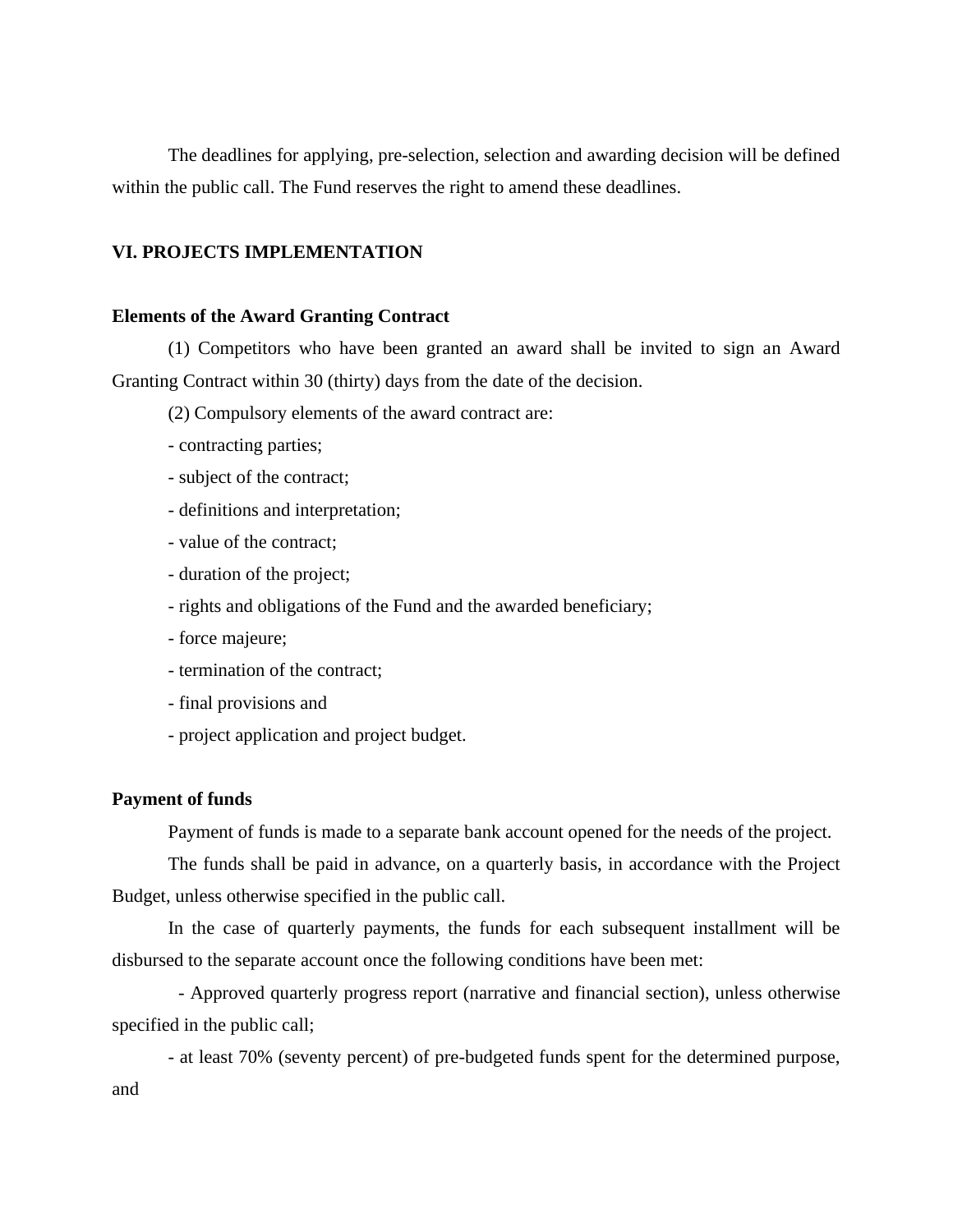- proof of payment of own co-financing for the following quarter in the form of bank statement (if applicable).

If the Public Call provides for co-financing by the awarded beneficiary, funds for the first installment will be disbursed to the Project Special Account after signing the Award Granting Contract, after the Beneficiary submits proof to the Fund of his / her own co-financing payment for the first quarter in the form of a bank statement.

For all awards exceeding MKD 300.000, the Fund retains from the last payment 5% of the total amount of the award granted by the Fund. This amount is paid to the awarded beneficiary after approval of the Project Final Report.

## **Technical assistance to the awarded beneficiary**

For the project duration, the Fund may provide additional training, consulting and mentoring sessions for the beneficiaries of the awards in order to implement the project more successfully.

## **Obligations of the awarded beneficiary**

The Beneficiary is required to implement the Project in accordance with the terms and conditions set forth in the Public Call, Rules for Competitions and Challenges and the Award Granting Contract, as well as in accordance with the current technical, economic, financial, management, environmental and social standards and practices and in accordance with the laws and bylaws of the Republic of North Macedonia.

The Beneficiary is required to implement the project effectively and efficiently, in accordance with the project application and project budget.

The awarded beneficiary is required to maintain a financial management system and maintain a separate financial and accounting records in accordance with the international accounting standards and in a manner most appropriate for the project activities, available resources and project-related costs and will prepare financial reports in accordance with the accounting on cash basis, clearly presenting the payment receipts and payments for the quarter to which they relate, in a manner corresponding with the activities, resources and costs associated with the project.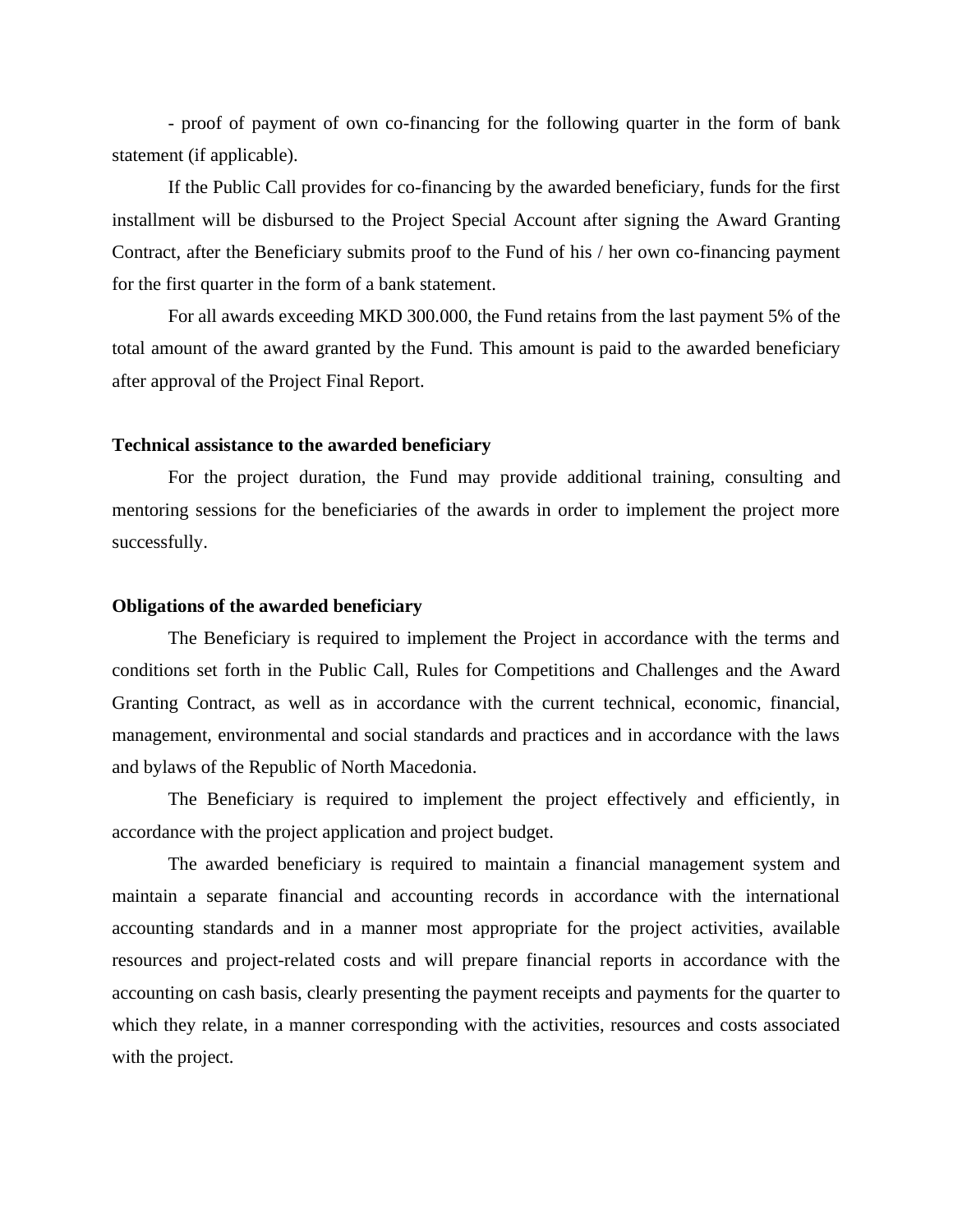The Fund will require the awarded beneficiaries, as well as selected suppliers, consultants and project participants, to adhere to the highest ethical standards under the Anti-Corruption Law, in order to prevent corruption and related occurrences during the implementation of the contract.

#### **Procurement of goods and services**

The awarded beneficiaries is obliged to make any the purchase of goods and services in accordance with the acceptable commercial practices:

- When carrying out the procurements foreseen in the project, the beneficiaries should take into account the economic need, efficiency, transparency and duration of the procurement procedure as well as the quality of the goods and services procured.

- For procurements exceeding 300,000.00 (three hundred thousand) denars, the awarded beneficiary should conduct a tender procedure by collecting at least three bids. The awarded beneficiary should submit to the Fund for approval the documentation for each stage of the tender procedure (like the public call, selection criteria, contract, etc.). In well-justified cases, these procurements may be carried out without a tendering procedure upon a prior approval by the Fund. In cases where funds are provided by international organizations (donors and lenders) or third countries, and they have prescribed special requirements for the procurement of goods and services, the awarded beneficiary is obliged to take them into account when carrying out the procurement.

Where applicable, agreements between the awarded beneficiary and third parties should include provisions related to intellectual property protection, conflict of interest prevention, auditing and environmental impact.

# **Regulations on the donor visibility**

During the implementation of the project, the awarded beneficiary is obliged to mark all the promotional materials for the project with the logo and name of the Fund and to clearly state that the project is implemented with the support of the Fund.

The equipment purchased through the Fund-supported project must be clearly marked with the Fund's logo, as well as with the note: "*Supported by the Fund for Innovations and Technology Development of the Republic of North Macedonia*". In cases where funding for the project is also provided by international organizations (donors and lenders) or third countries, the awarded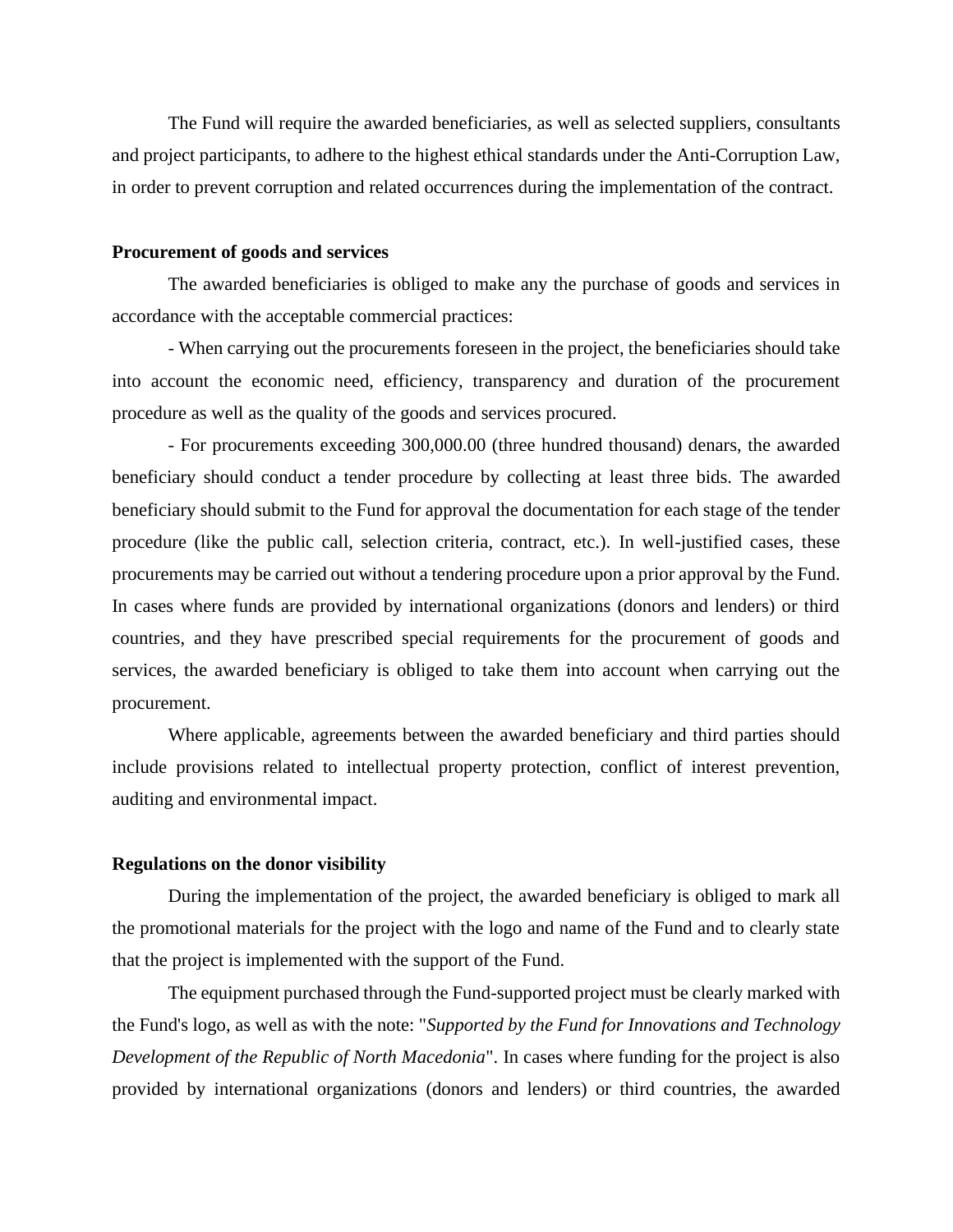beneficiary is obliged to take into account the rules of their visibility. If the awarded beneficiary owns a website, they are obliged to publish brief information about the support provided by the Fund.

If the awarded beneficiary publishes or makes a media statement regarding the project, they are obliged to mention the support provided by the Fund.

## **Changes in the project**

Any change in the project should be justified in order to achieve the expected project results.

Any significant deviation from the project application and project budget (changes in the plan of activities, change of project expected results, change of key project people, etc.) must be approved by the Fund in advance.

The awarded beneficiary is entitled to reallocate funds in a total amount of 10% (ten percent) of the total project budget for the entire project duration in order to achieve the expected project results. The awarded beneficiary is obliged to inform the Fund for such reallocation within the quarterly reports and the final report.

Any reallocation exceeding 10% (ten percent) of the total project budget must be preapproved by the Fund.

The fund aims to encourage innovative activity and risk-taking. Since innovative projects often develop differently from initial expectations, this factor will be taken into account when making decisions to approve project changes.

## **Keeping documentation**

The awarded beneficiary is obliged to keep all project documentation from the beginning of project implementation.

Mandatory project documentation contains:

- all documentation submitted when applying to the project/challenge;

- all official communication documents between the awarded beneficiary and the Fund during the period of application for the competition or challenge;

- Award Granting Contract;

- all official documents during the project implementation period;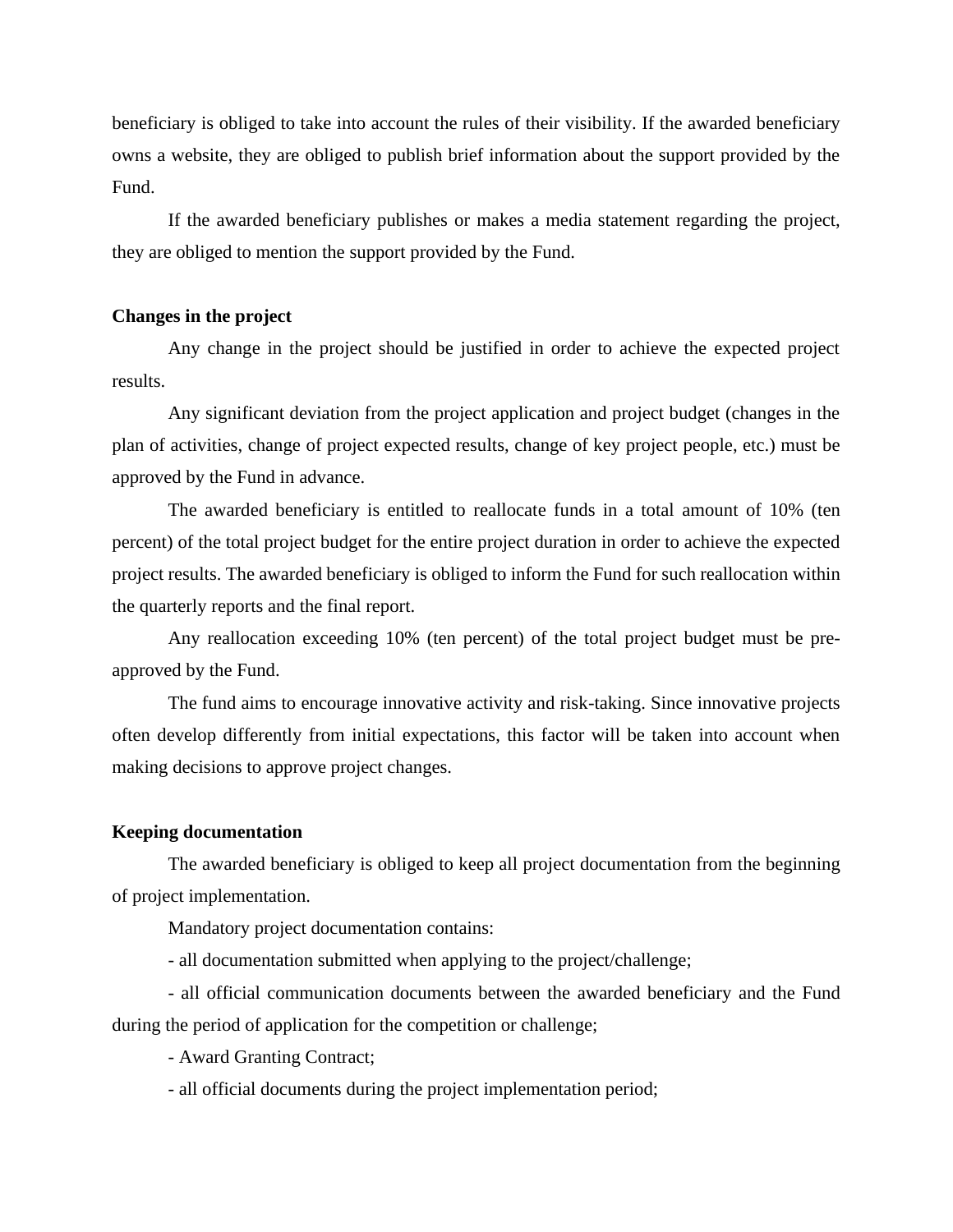- original copies of all reports submitted to the Fund;

- Report approval notices submitted by the Fund;
- original copies of all invoices and

- all other documents, including contracts with third parties, and other proof of payment associated with the project.

The awarded beneficiary is obliged to keep the above documentation for at least 5 years after the completion of the project.

# **VII. SUPERVISION, MONITORING AND EVALUATION OF THE PROJECT RESULTS**

## **Manner of supervision implementation**

The Fund oversees the project by reviewing of reports submitted by the awarded beneficiary, conducting field visits and/or evaluating project results.

# **Purpose of the supervision**

The purpose of supervision is to monitor the progress of the project and the implementation of the planned activities, to verify that the costs incurred are in accordance with the approved project budget for the given period and in accordance with the Fund's procedures, as well as to evaluate the results achieved after project completion.

Methods of supervision include:

- reviewing and approving reports submitted by the awarded beneficiary, and

- field visits of beneficiaries and partners (if applicable) in the project.

Supervision is performed by monitoring teams appointed by the Fund Director.

#### **Reports to be submitted by the awarded beneficiary**

The awarded beneficiary shall submit the following reports to the Fund:

- Quarterly progress report (narrative and financial part) which the awarded beneficiary is obliged to submit for the duration of the project within 14 (fourteen) days after the expiration of a quarter, (if applicable) and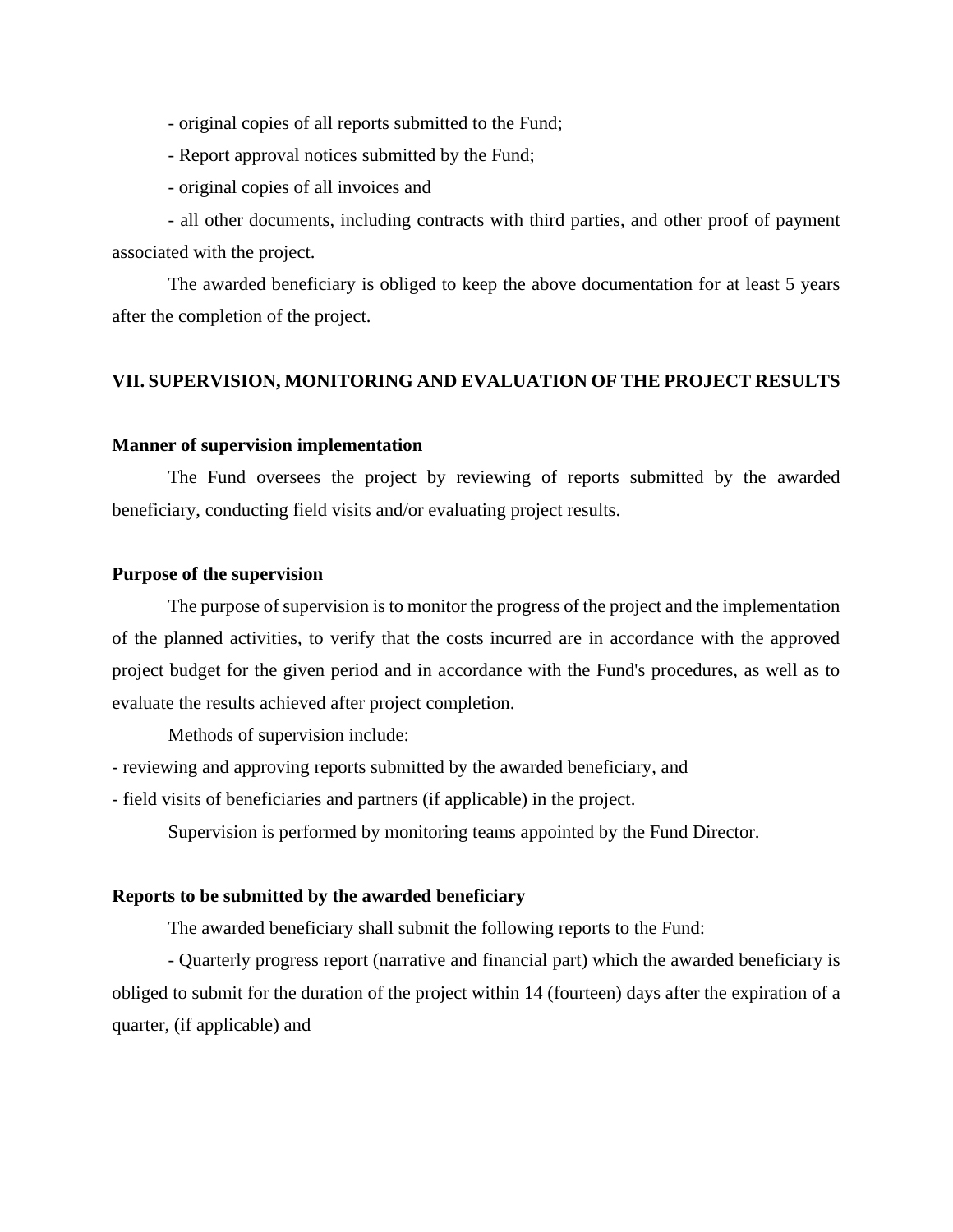- Final report (narrative part and financial part) which the awarded beneficiary is obliged to submit within 30 (thirty) days after the expiration of the last calendar day of the project.

The reports shall be completed in the forms specified by the Fund.

The reports are reviewed by the monitoring teams appointed by the Director of the Fund. In the event of identified irregularities in the reporting that can be corrected by the awarded beneficiary, the Fund shall notify the awarded beneficiary of the identified irregularities with a request to remove the irregularities and submit a revised report.

In case the report is duly completed and submitted, the Director of the Fund, upon recommendation by the monitoring teams, approves the report and submits the approval to the awarded beneficiary.

The monitoring team has the right to ask the awarded beneficiary for additional information and documents related to the reports, as well as to make an unannounced field visit to the beneficiary to verify the information provided in the reports.

# **Field visits**

Monitoring teams must make at least one site visit per project within 12 months. The Fund has the right to carry out more field visits if necessary.

Field visits include visiting the awarded beneficiary and meeting with key project people to oversee project implementation (e.g. adherence to procedures, achievement of projected results, adherence to time limits, adherence to contract award provisions, etc.).

The field visit can be announced or unannounced. In case of the announced field visit, the monitoring team sends to the awarded beneficiary a field visit notification containing details of the location, time of visit, persons to be present, documentation and equipment to be available for inspection. The field visit notification shall be provided at least 7 (seven) days prior to the field visit.

The monitoring team shall prepare a report of the field visit performed, including the course of the site visit, the persons attending the site visit, the documentation reviewed, the remarks identified by the team, any irregularities identified, guidelines and deadlines for removing any irregularities, etc.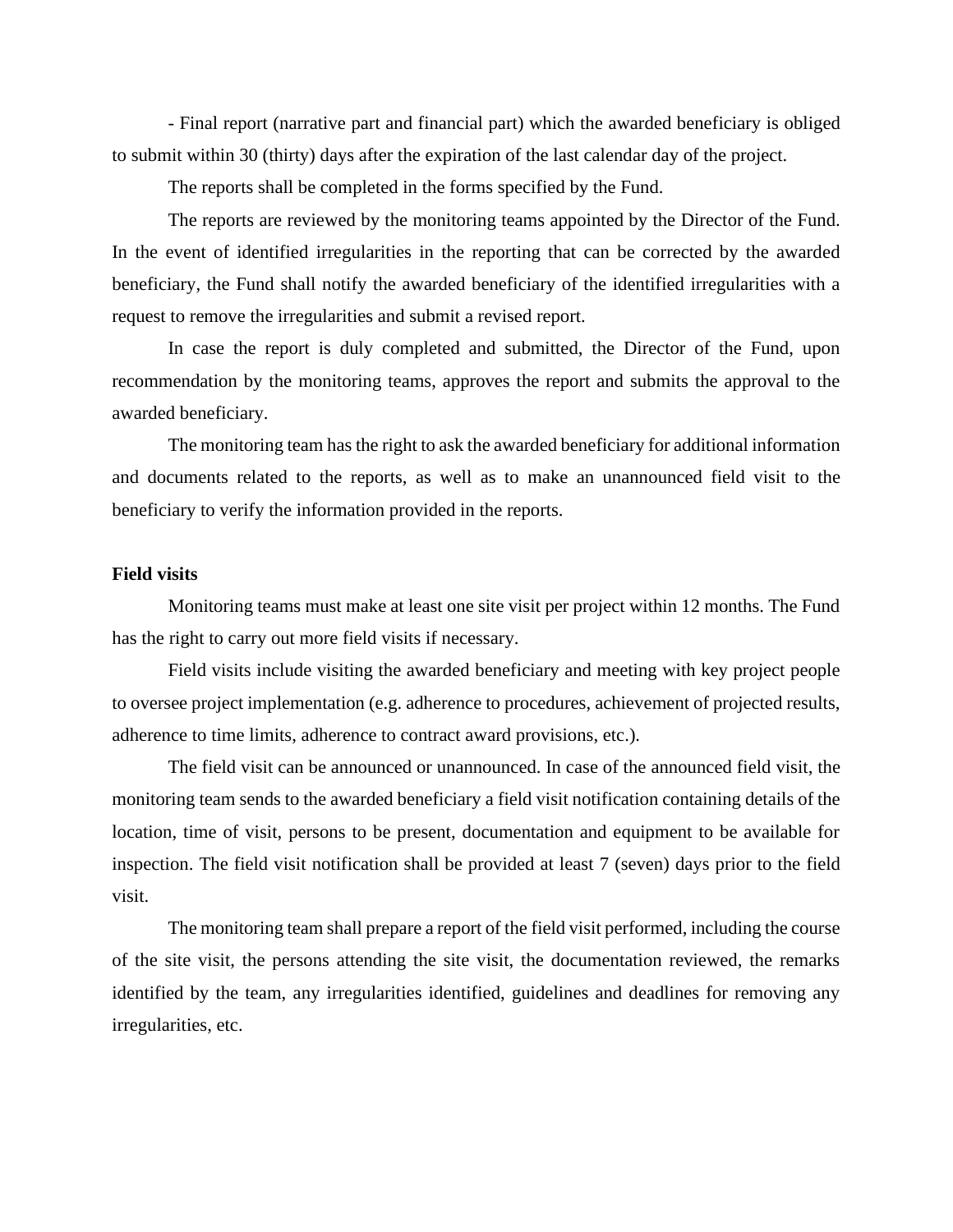The monitoring team submits a notification to the awarded beneficiary of a field visit. In case of irregularities found, the awarded beneficiary is obliged to take measures in accordance with the guidelines and deadlines stated in the notification.

## **Obligation of the awarded beneficiary to facilitate the monitoring**

The awarded beneficiary is obliged to adhere to the procedures and to enable the Fund to easily monitor the implementation of the project.

The awarded beneficiary is obliged to enable the Fund or persons authorized by the Fund to carry out in-depth analysis of the project implementation, its activities and results at any time, as well as to audit the project and financial documentation related to the project. The Beneficiary is obliged to prepare and submit all relevant project related documents to the Fund upon request.

#### **Changes in ownership structure**

In the event of a possible change in the dominant ownership structure (over 50.1% of ownership) and/or a change in the dominant Macedonian ownership structure (over 50.1% of ownership), the awarded beneficiary is obliged to seek approval for the change by the fund. This obligation does not apply in case of death of the owner / partner and / or shareholder and conduct of probate proceedings.

In relation to the above request, the Fund is obliged to make a decision as soon as possible.

In the event of a change in ownership structure that does not constitute a change in the dominant ownership, the awarded beneficiary is obliged within 15 (fifteen) days from the date of registration of the change in the Central Register of the Republic of North Macedonia to notify the Fund of the change occurring. This obligation does not apply in case of death of the owner/partner and / or shareholder and conduct of probation. At the time of the change, the awarded beneficiary is obliged to maintain the dominant Macedonian ownership structure.

The awarded beneficiary's obligation to seek approval by the Fund for a change in the dominant ownership structure and/or dominant Macedonian ownership structure of the awarded beneficiary is intended to prevent third parties from attempting to establish control over the awarded beneficiary and lasts until fulfillment of all obligations to the Fund under the awarded granting contract.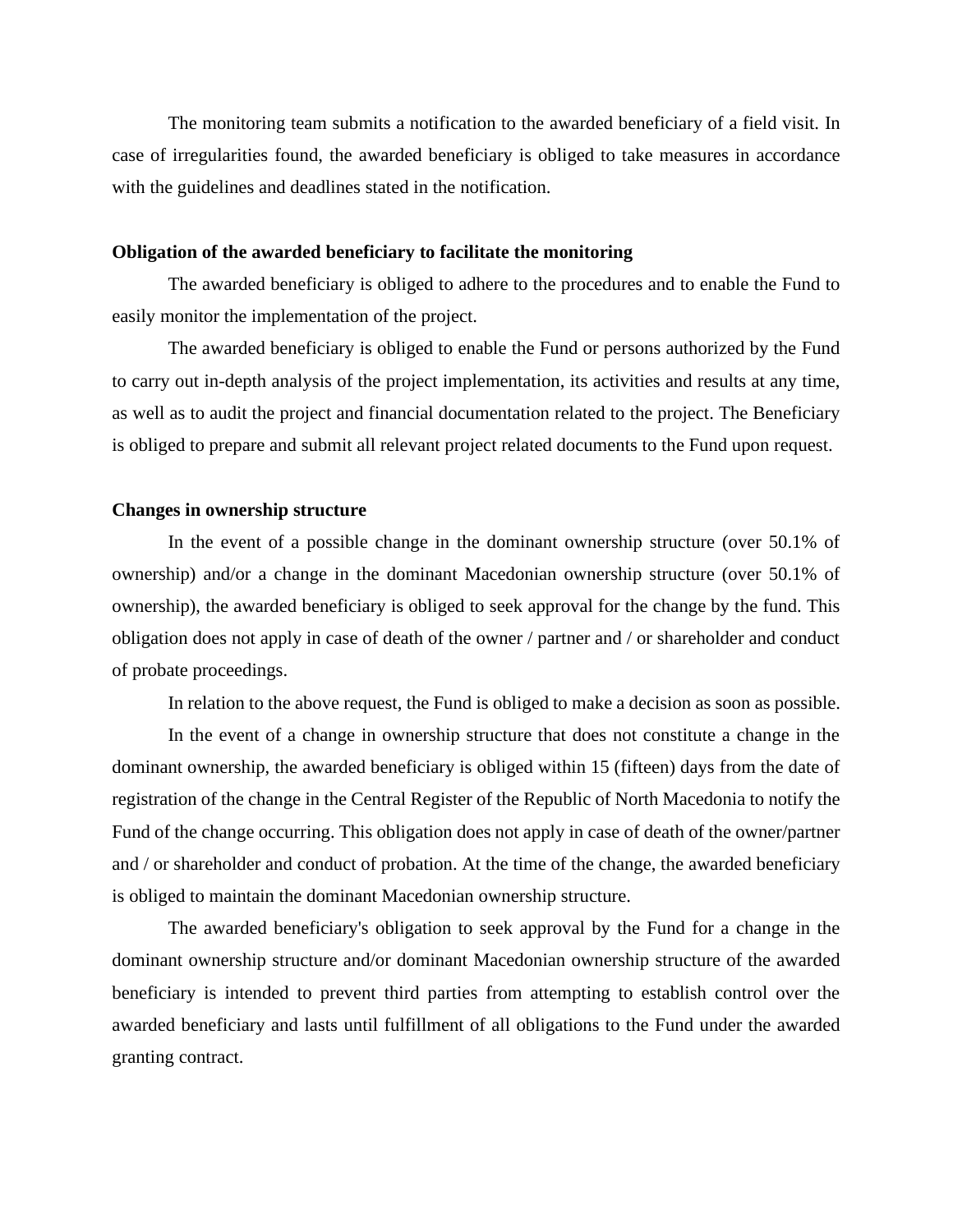In the event of a change in the dominant ownership structure (transfer of ownership share and/or shares) to the new owner of the awarded beneficiary, he/she should assume all legal obligations and responsibilities under the Grant Awarding Contract and sign a project extension statement and confirmation on the timeline with a statement of assuming responsibilities.

If, during the project implementation period and while liabilities to the Fund are still in force, the awarded beneficiary changes the dominant ownership structure and/or dominant Macedonian ownership structure without prior approval by the Fund, transfers the company, activities and / or transfers the right to own the technology / products / services incurred during the project outside the country in any way, the awarded beneficiary will have to pay 100% of the amount of funds awarded. If the awarded beneficiary plans to terminate or liquidate the company, it shall be obliged to inform the Fund in advance.

If, during the project implementation period and while the obligations to the Fund are still in force, the new owner of the awarded beneficiary changes the dominant ownership structure and/or dominant Macedonian ownership structure without prior approval by the Evaluation and Selection Committee, closes or liquidates or transfers the business, activities and/or transfers of ownership of technology/ products / services created during the project outside the country in any way the new user will have to pay 100% of the amount of funds allocated.

# **Change of status**

In the event of a possible change in the status - division of the award beneficiary, merger or acquisition of the award beneficiary, the awarded beneficiary is obliged to seek approval of such change by the Fund.

In relation to the above request for approval of the change, the Fund is obliged to make a decision as soon as possible.

If the Fund gives consent to the status change-division of the award beneficiary, merger or acquisition of the award beneficiary, the new owners of the award beneficiary, the legal successor (enterprises with which the awarded beneficiary has affiliated, which has acquired the awarded beneficiary or to which the awarded beneficiary transferred assets- newly established or existing enterprises) within 15 (fifteen) days after the registration of the change in the Central Register of the Republic of North Macedonia shall conclude an annex to the award granting contract.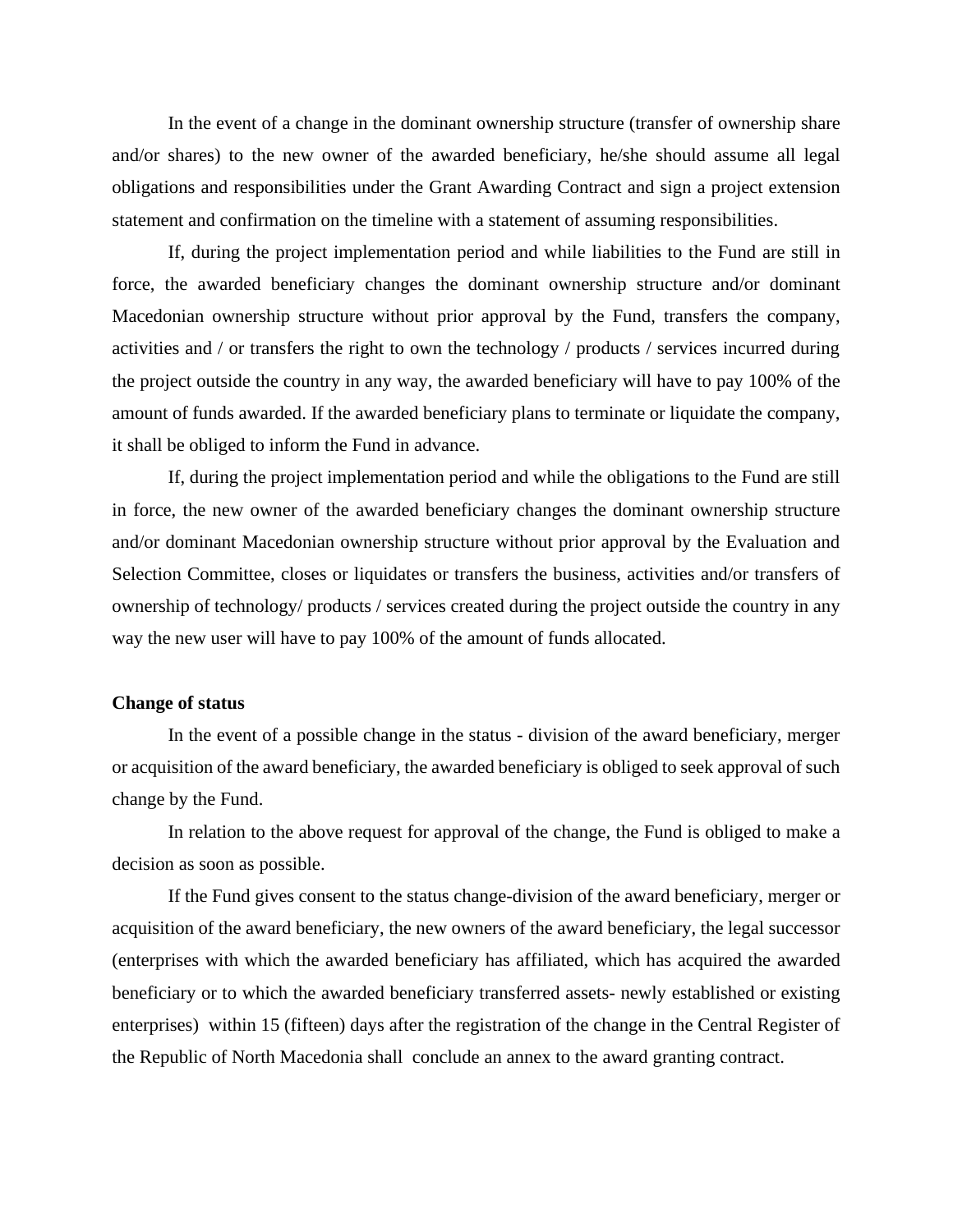The award beneficiary's obligation to seek approval from the Fund to change the status of the awarded beneficiary shall continue until all obligations to the Fund under the award granting contract have been fulfilled.

If, in the period while the obligations to the Fund are still valid, the new legal successor (enterprises with which the awarded beneficiary has affiliated, which has acquired the awarded beneficiary or to which the awarded beneficiary transferred assets- newly established or existing enterprises), closes or liquidates or transfers the company, activities and/or transfers ownership of technology / products / services incurred during the project outside the country in any way will have to pay 100% of the amount of the funds granted.

In order to control any possible changes in the dominant ownership structure, dominant Macedonian ownership structure and / or status change, the Fund may at any time request the awarded beneficiary to submit a new Statement of Current Status issued by the Central Register of the Republic of North Macedonia (not older than 8 (eight) days).

# **VIII. TERMINATION OF FINANCING AND TERMINATION OF THE AWARD GRANTING CONTRACT**

## **Contract Termination**

In case of termination of the Award Granting Contract, the beneficiary shall return part of or all the received funds, in compliance with the contract terms and conditions.

Payments made by the awarded beneficiary to the Fund should be made in denars.

For any delay in payment of funds by the Beneficiaries to settle the liabilities to the Fund within a period of more than 30 (thirty) days, the Fund shall send written notice to the Beneficiary of such delay.

For any delay in payment of funds to the Fund by the Beneficiaries for more than 60 (sixty) days, the Fund shall send a second written notice to the Beneficiary of such delay.

For any delay in payment of funds to cover liabilities to the Fund by the Beneficiaries of the Award for more than 90 (ninety) days, the Fund shall terminate the Award Granting Contract and the Beneficiary shall be liable for the obligations in accordance with the provisions of the contract.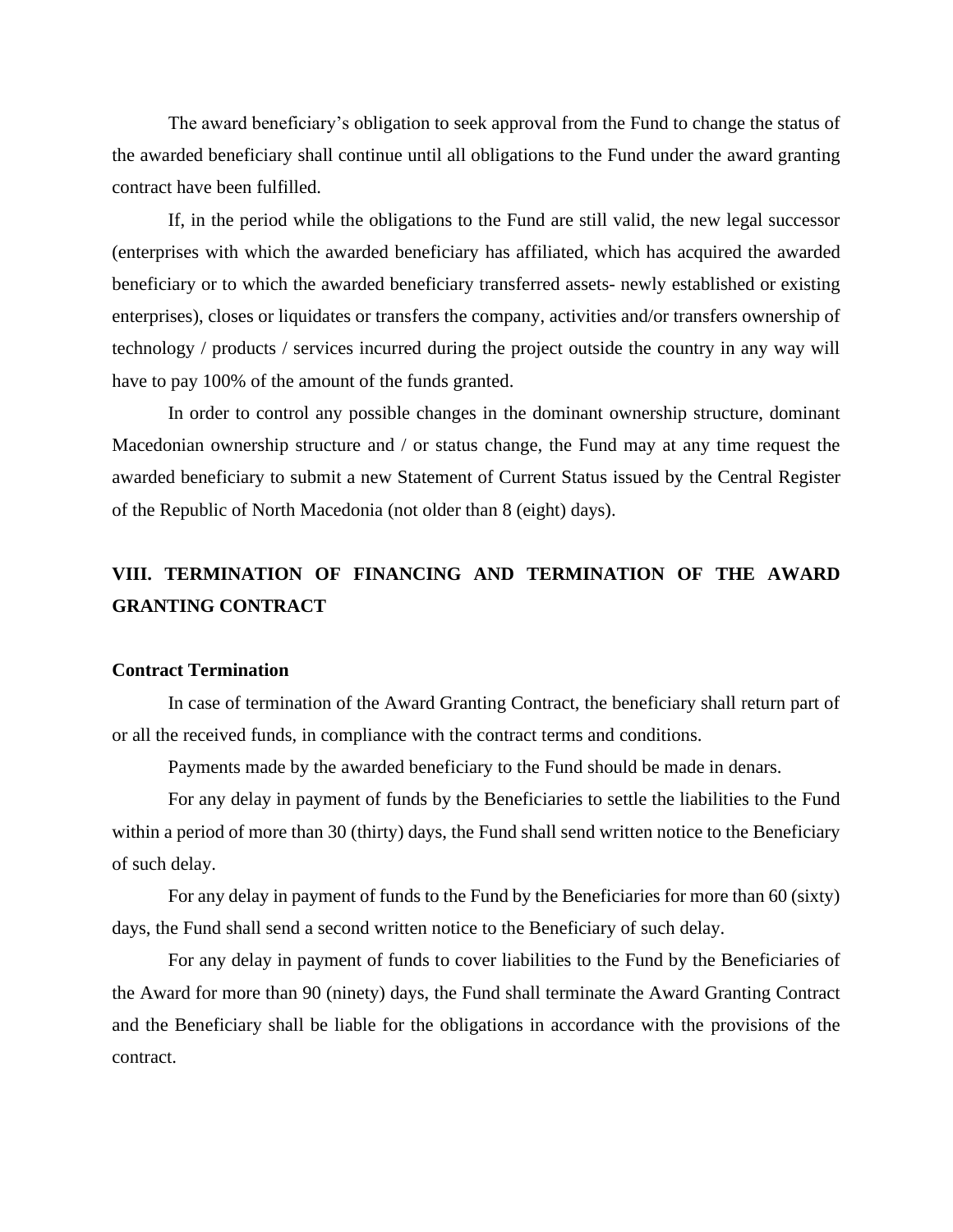# **Termination of funding**

The Fund has the right to terminate the funding, as well as to terminate the Award Granting Contract in the event of fraud and breach of the Award Granting Contract obligations and/or the provisions of these Rules for Competitions and Challenges, and in particular in the following cases:

1. If the awarded beneficiary does not use the approved funds for the designated purpose, including a reallocation of funds in percentage that is higher than the specified percentage from the total project budget without the prior written consent of the Fund;

2. If the awarded beneficiary, with the intent to deceive, provides incorrect data during the award procedure and for the duration of the Award Granting Contract which has a material impact on the project;

3. If the recipient of the award does not introduce appropriate policies and procedures that will enable the Fund to monitor and evaluate project progress;

4. If the awarded beneficiary fails to prepare financial statements in accordance with accounting standards in a manner that appropriately reflects project-related activities, resources and costs;

5. If the awarded beneficiary at the request of the Fund does not permit an audit by an independent auditor and/or audit professional appointed by the Fund;

6. If the awarded beneficiary fails to provide the Fund or persons designated by the Fund with an insight into the implementation of the project, its activities, the results achieved, all relevant project documents, or the accounts and/or to submit them to the Fund at its request;

7. If the awarded beneficiary does not notify the Fund of any significant change that has a material impact on the project;

8. If the recipient of the award violates the provisions of the Rules for Competitions and Challenges relating to fraud and corruption;

9. Failure of the awarded beneficiary to seek consent for a status change and/or change in the dominant ownership structure and / or dominant Macedonian ownership structure in order to prevent any attempt by third parties to establish control over the awarded beneficiary;

10. If the awarded beneficiary fails to comply with the provisions of the Rules for Competitions and Challenges concerning status changes and / or ownership structure changes;

11. Upon the request of the awarded beneficiary or the monitoring team, if an inevitable impediment of technical or market character, brings into question the future project results.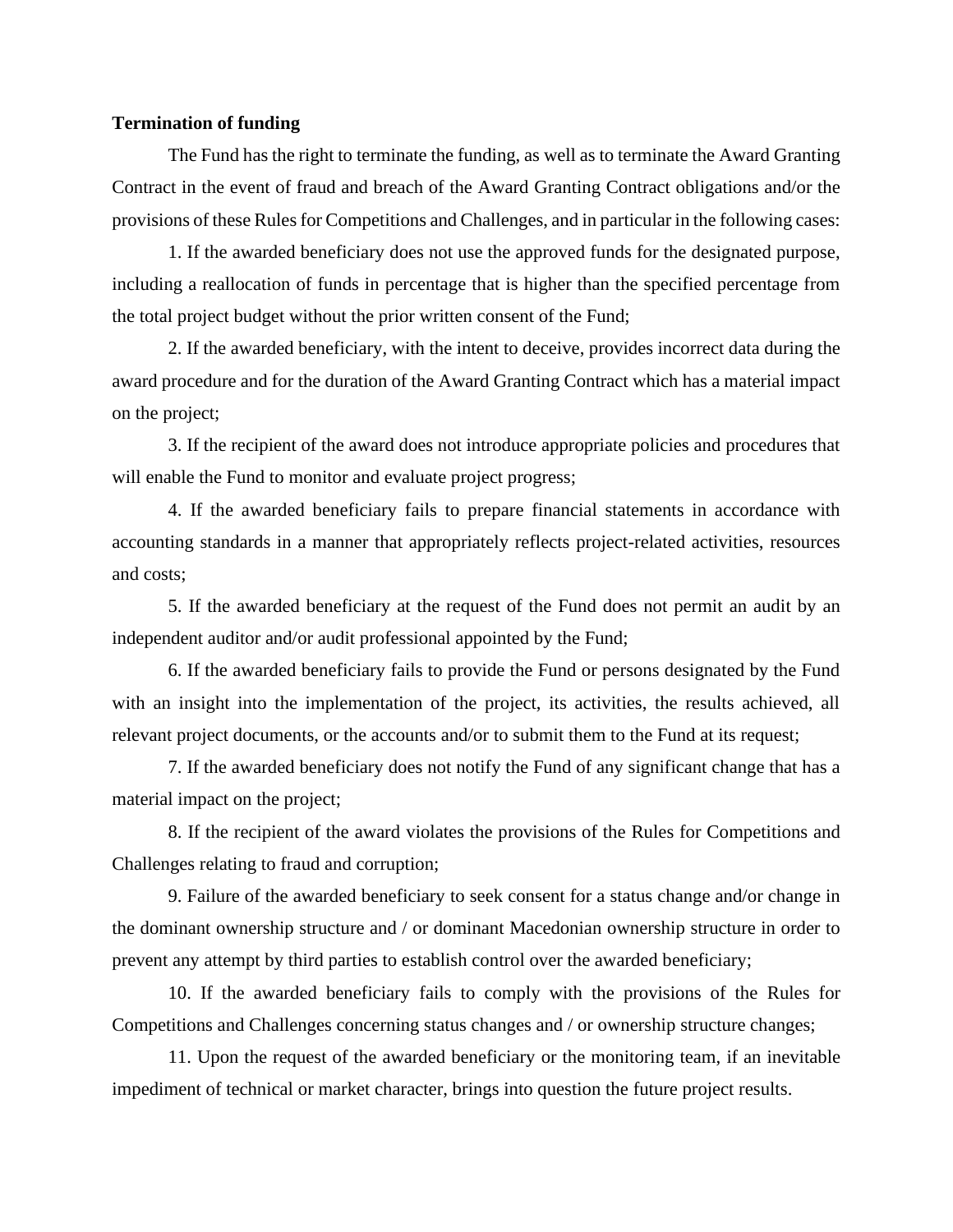#### **Decision on temporary suspension of the funding**

In the event of any of the foregoing circumstances of these Rules for Competitions and Challenges, the Fund reserves the right to make a decision to suspend funding temporarily and / or to request a refund in whole or in part of the funds paid to the Beneficiary under the reward up to that point.

Along with the decision for temporary suspension of the financing, the Fund shall also send a written notification to the award Beneficiary, informing them of any breaches of the Award Granting Contract and requesting the recipient of the award to remove the violations within a time limit specified by the Fund.

At the request of the award beneficiary, the Fund may approve the awarded beneficiary for an additional 30 (thirty) days to eliminate violations.

In the event that the Awarded beneficiary exceeds the identified violations, the Fund will make a decision to withdraw the temporary suspension of funding.

In the event that the awarded beneficiary fails to eliminate the breaches identified within the deadlines set forth above, the Fund will decide whether to terminate the Award Granting Contract.

# **Decision to terminate the Award Granting Contract**

In the event of occurrence of any of the circumstances for termination of the contract specified in the Rules for Competitions and Challenges, the Fund reserves the right to make a decision to terminate the Award Granting Contract and/or to request a refund in whole or in part of the funds paid to the awarded beneficiary up to that point.

The decision to terminate the Award Granting Contract is made by the Fund.

If the Award Granting Contract is terminated for any reason covered by these Rules for Competitions and Challenges, and the funds awarded are not spent, the awarded beneficiary shall return to the Fund the full amount of the unspent funds within 8 (eight) days at the latest from the day when the Fund so requests, otherwise it shall be considered in delay and it may be obliged to pay legal penalty interest for such amount in accordance with the Obligations Act calculated from the date of delay until the final payment.